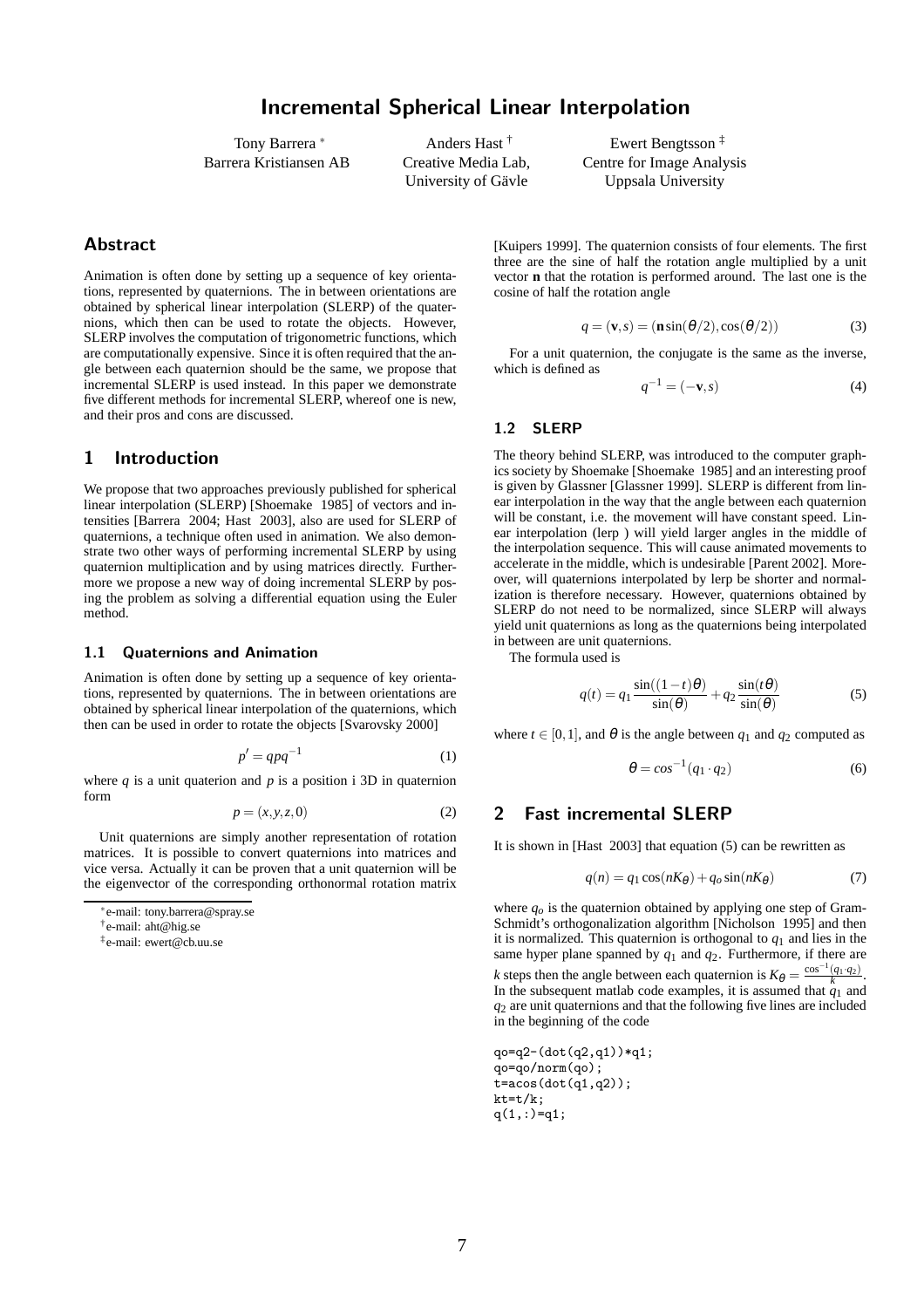The code that follows on these three lines can be used for computing incremental SLERP. Usually SLERP is computed using trigonometric functions in the inner loop in the following way

b=kt; for n=2:k+1 q(n,:)=q1\*cos(b)+qo\*sin(b); b=b+kt; end

The cost for computing SLERP in this way is one scalar addition, one sine and one cosine evaluation, two scalar-quaternion multiplications and one quaternion addition. This is not very efficient and the following subsections will show how these trigonometric functions can be avoided.

#### 2.1 De Moivre

In [Hast 2003] it is shown that complex multiplication can be used in order to compute SLERP efficiently. Hence, the computationally expensive trigonometric functions are avoided.

Complex numbers are defined in an orthonormal system where the basis vectors are  $e_1 = 1$  and  $e_2 = i$ . The De Moivre's formula [Marsden 1996] states that

$$
(\cos(\theta) + i\sin(\theta))^n = \cos(n\theta) + i\sin(n\theta)
$$
 (8)

The right part of the formula looks very similar to equation (7). In fact is possible to compute the left part instead, by using one complex multiplication. However, there are still some things to arrange before we can compute SLERP of quaternions instead of complex numbers.

Let *Z* be a complex number computed by

$$
Z = \cos(K_{\theta}) + i\sin(K_{\theta})\tag{9}
$$

Furthermore, we treat complex numbers as if they were vectors in 2D-space, by defining a product which is similar to the ordinary dot product

$$
(q_1, q_o) \bullet (\mathfrak{R}(Z), \mathfrak{I}(Z)) = q_1 \mathfrak{R}(Z) + q_o \mathfrak{I}(Z)
$$
 (10)

Thus, we compute the SLERP as

$$
q(n) = (q_1, q_o) \bullet \mathbb{Z}^n \tag{11}
$$

Finally, we prove that this will yield the desired result. Rewrite equation  $(11)$  by using equation  $(8)$ 

$$
q(n) = (q_1, q_o) \bullet Z^n
$$
  
=  $(q_1, q_o) \bullet (\cos(n\theta) + i\sin(n\theta))$  (12)

Then, expand this equation by using equation (10)

$$
q(n) = q_1 \cos(nK_{\theta}) + q_o \sin(nK_{\theta})
$$
\n(13)

The matlab code for this approach is

```
Z1 = \cos(kt) + i * \sin(kt);
Z=Z1;
for n=2:k+1
  q(n,:) = q1*real(Z) + qo*imag(Z);Z=Z1*Z;
end
```
The cost for computing the intensity will be one complex multiplication and one two scalar-quaternion multiplications and one quaternion addition.

#### 2.2 Chebyshev

In [Barrera 2004] a faster approach is derived using the Chebyshev recurrence [Burden 2001]. This will make the computation in the inner loop much more effective than using the complex multiplication.

The Chebyshev's recurrence relation is

$$
T_{n+1}(u) = 2uT_n(u) - T_{n-1}(u)
$$
\n(14)

where  $T_n(u)$  are Chebyshev polynomials [Burden 2001] of the first kind that can be written as

$$
T_n(u) = \cos(n\phi) = \cos(n\cos^{-1}u)
$$
 (15)

In order to obtain the Chebyshev recurrence for solving equation (7) let

$$
u = \cos(K_{\theta})\tag{16}
$$

$$
\phi = K_{\theta} \tag{17}
$$

Then equation (15) gives

$$
\cos(nK_{\theta}) = \cos(n\cos^{-1}u) \tag{18}
$$

This equation can be solved by equation (14). Since sin is just a phase shifted cos it will also be solved by the proposed equation as long as the angle is the same for both. Let

$$
q(n) = q_1 \cos(nK_{\theta}) + q_o \sin(nK_{\theta})
$$
\n(19)

For the setup starting with  $n = 0$ , we subsequently have

$$
q_{-1} = q_1 \cos(-K_{\theta}) + q_o \sin(-K_{\theta})
$$
  
=  $q_1 \cos(K_{\theta}) - q_o \sin(K_{\theta})$  (20)

and

$$
q_0 = q_1 \cos(0) + q_0 \sin(0)
$$
 (21)  
=  $q_1$ 

Now, we can put together our algorithm. We can also optimize it somewhat by removing the factor 2 from the loop

tm1=q1\*cos(kt)-qo\*sin(kt); t0=q1; u=2\*cos(kt); for n=2:k+1 tp1=u\*t0-tm1; q(n,:)=tp1; tm1=t0; t0=tp1; end

The cost for this approach is one scalar-quaternion multiplication, one quaternion subtraction and two quaternion moves.

#### 2.3 Quaternion Power Function

The power function variant of SLERP for quaternions [Shankel 2000]can also be used for incremental SLERP. It is defined as

$$
q(n) = q_1 (q_1^{-1} q_a)^n \tag{22}
$$

We have to compute  $q_a$  in such a way that we will obtain intermediate quaternions in between *q*<sup>1</sup> and *q*<sup>2</sup>

$$
q_a = q_1 \cos(K_\theta) + q_o \sin(K_\theta) \tag{23}
$$

then we obtain the following algorithm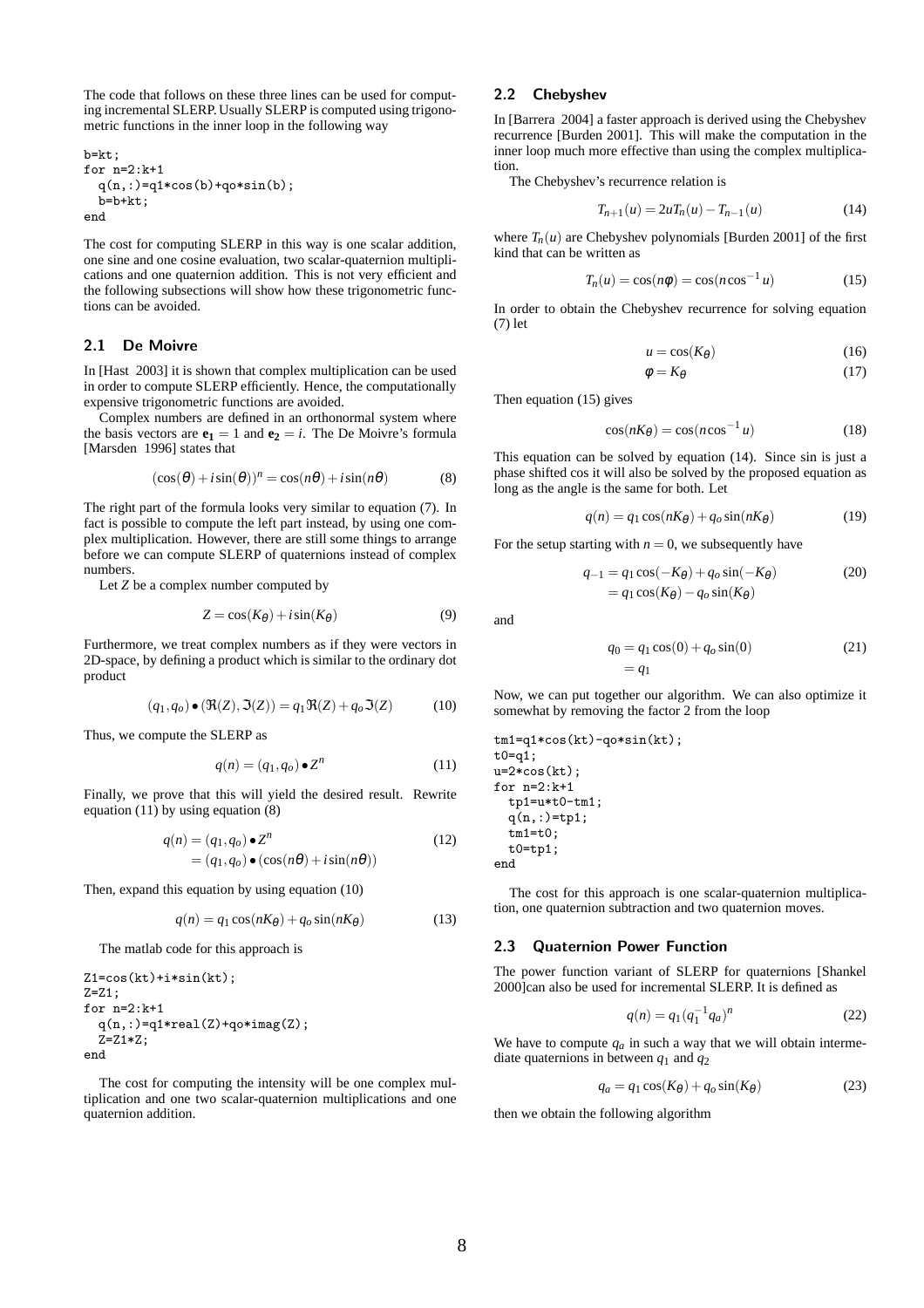$q1i=[-q1(1), -q1(2), -q1(3), q1(4)];$ qa=q1\*cos(kt)+qo\*sin(kt); qb=qmul(q1i,qa); q0=q1; for n=2:k+1  $q0 = qmu1(q0, qb)$ ; q(n,:)=q0; end

Here *qmul* is an implementation of quaternion multiplication, which is defined as

$$
q_1q_2 = (\mathbf{v}_1, s_1)(\mathbf{v}_2, s_2) \tag{24}
$$

$$
= (s_1\mathbf{v}_2 + s_2\mathbf{v}_1 + \mathbf{v}_1 \times \mathbf{v}_2, s_1s_2 - \mathbf{v}_1 \cdot \mathbf{v}_2) \tag{25}
$$

The cost for this approach is only one quaternion multiplication in the inner loop.

#### 2.4 Euler

Here we introduce how it is possible to perform incremental SLERP by solving a ordinary differential equation using the Euler method [Gerald 1994]. It is easy to show that

$$
y = y_1 \cos(K_\theta) + y_o \sin(K_\theta) \tag{26}
$$

is a solution to the ordinary differential equation [Simmons 1991]

$$
y'' = -k^2 y \tag{27}
$$

where *k* is a constant. The Euler method gives an approximation to the solution by the following forward difference

$$
y_{i+1} = y_i + y'
$$
\n<sup>(28)</sup>

However, in order to make this an exact computation we shall compute the derivate using Eulers method as well

$$
y'_{i+1} = y'_i + y''
$$
 (29)

The trick is to use the fact that  $y'' = -k^2y$ , then we can nest the recurrence as

$$
y'_{i+1} = y'_i - k^2 y_i \tag{30}
$$

$$
y_{i+1} = y_i + y'_{i+1}
$$
 (31)

Substitute equation (30) into (31)

$$
y_{i+1} = y_i + y'_i - k^2 y_i
$$
 (32)

Now, we make use of the fact that  $y'_i = y_i - y_{i-1}$  and put that into equation (32). Thus

$$
y_{i+1} = y_i + y_i - y_{i-1} - k^2 y_i \tag{33}
$$

After rearranging the terms we get

$$
y_{i+1} = (2 - k^2)y_i - y_{i-1}
$$
 (34)

If we let  $(2 - k^2) = 2u$ , where  $u = \cos(K_\theta)$  then equation (34) is the same as the Chebyshev recurrence (14). This implies that the nested Euler method can be used to compute incremental SLERP exactly. Therefore

$$
k^2 = 2 - 2\cos(K_\theta) \tag{35}
$$

In this case we have

$$
y_{-1} = y_1 \cos(K_\theta) - y_o \sin(K_\theta) \tag{36}
$$

$$
y_0 = y_1 \tag{37}
$$

And

$$
y'_0 = y_0 - y_{-1} \tag{39}
$$

$$
= y_1 - y_1 \cos(K_\theta) + y_o \sin(K_\theta) \tag{40}
$$

$$
= y_1(1 - \cos(K_\theta)) + y_o \sin(K_\theta)
$$
 (41)

Putting it all together yields the following algorithm

 $p=1-cos(kt)$ ;  $y=q1;$ k2=2\*p;  $v1=qo*sin(kt)+p*q1$ : for  $n=2:k+1$ y1=y1-k2\*y;  $y=y+y1$ ;  $q(n,:) = y;$ end

The cost is one scalar-quaternion multiplication, one quaternion subtraction and one quaternion addition.

#### 2.5 Matrix Multiplication

The previously presented algorithms can be useful if quaternions are used to perform the actual rotation of the objects. However, if the quaternions must be transformed into matrices it is better to do the interpolation using matrices all along.

Let

$$
M_1 = \text{quattomat}(q_1) \tag{42}
$$

$$
M_a = \text{quantomat}(q_1 \cos(K_\theta) + q_o \sin(K_\theta)) \tag{43}
$$

where *quattomat* [Watt 1992] is a function that transforms a quaternion into a matrix. The there must exist a matrix, *M* that transforms  $M_1$  into  $M_a$ 

$$
M_1 M = M_a \tag{44}
$$

Thus

The code is

$$
M = M_1^{-1} M_a \tag{45}
$$

M1=quattomat(q1); Ma=quattomat(q1\*cos(kt)+qo\*sin(kt)); M=inv(M1)\*Ma; Q=M1; for n=2:k+1 Q=Q\*M;

end

# 3 Conclusions

It is possible to evaluate SLERP for quaternions used in animation in a very efficient way using incremental SLERP instead of evaluating the original SLERP functions containing trigonometric functions in the loop.

All presented algorithms will yield the same intermediate quaternions, or as in the case for the matrix version, the corresponding rotation matrix. They are all interpolation approaches and not approximations. The only error introduced is by the floating point arithmetic itself. They are all therefore numerically stable algorithms.

The fastest approach for quaternion SLERP is the one derived from Chebyshev's recurrence relation. The others may seem redundant. However, the purpose of this paper is to show that there

(38)